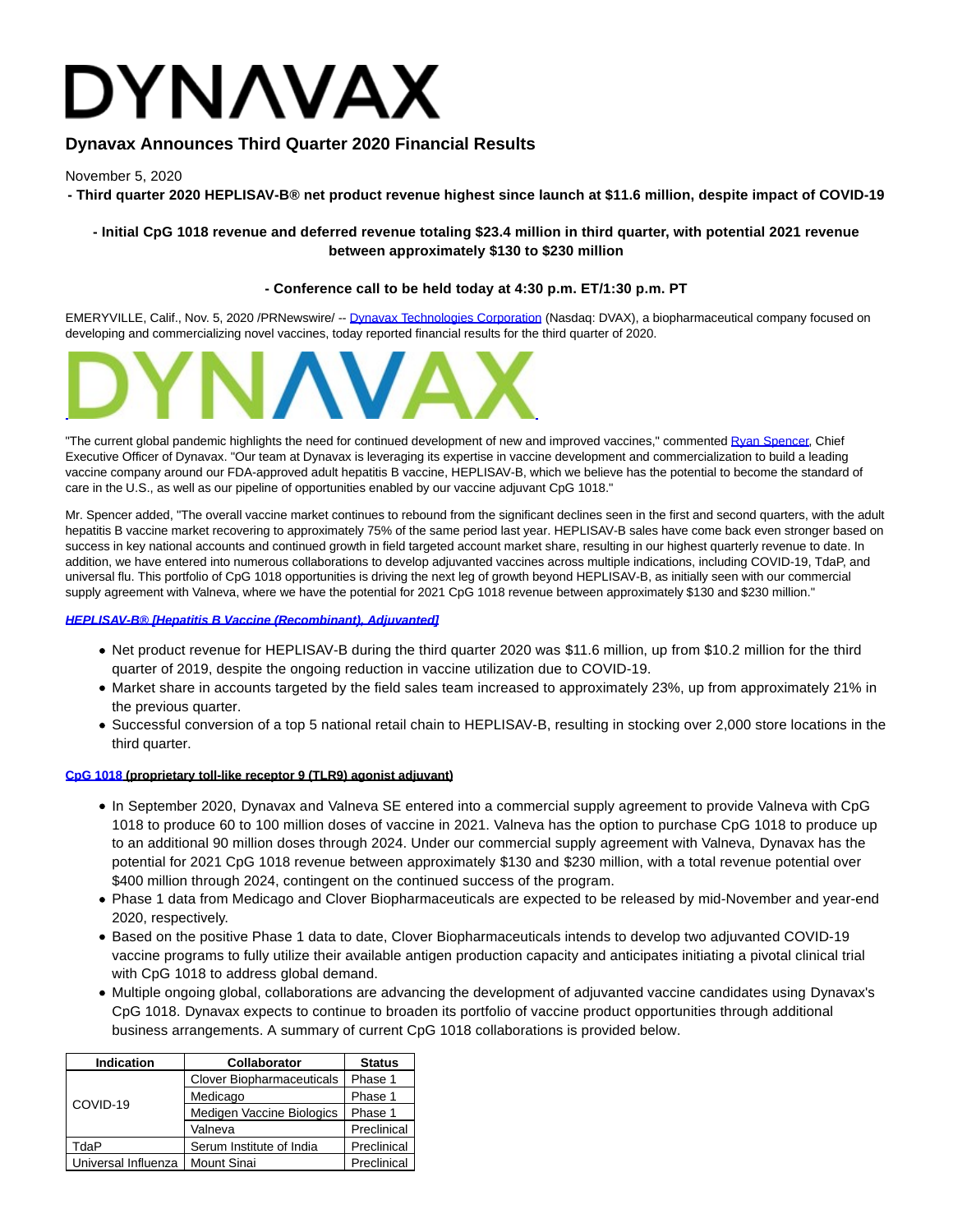#### **Additional Corporate Updates**

- Appointed Julie Eastland, Brent MacGregor, and Peter Paradiso, Ph.D. to Board of Directors
- Communicated Michael Ostrach's plan to retire as Chief Financial Officer in 2021
- Amended term loan agreement with CRG to modify the net sales threshold requirement to include sales of CpG 1018 and remove the annual net sales threshold requirement for the twelve-month period beginning July 1, 2020 and ending on June 30, 2021

#### **2020 Milestones**

- Final immunogenicity data from the ongoing study of HEPLISAV-B in patients on hemodialysis anticipated in the fourth quarter with publication planned in the first half of 2021
- Completion of safety follow-up period for HEPLISAV-B post-marketing studies in the fourth quarter with the final report expected in Q2 2021
- Completion of Phase 1-enabling animal studies and toxicology for an improved TdaP vaccine with CpG 1018 is planned for the fourth quarter

#### **Financial Results**

**Product Revenue, Net.** Total product revenue, net for the third quarter 2020 was \$13.3 million. HEPLISAV-B product revenue, net increased to \$11.6 million in the third quarter of 2020 compared to \$10.2 million in the same period in 2019. For the nine months ended September 30, 2020, the increase in HEPLISAV-B product revenue, net in the first and third quarters was offset by lower sales volume in the second quarter due to lower adult vaccine utilization caused by the COVID-19 global pandemic. Utilization of adult vaccines improved during the third quarter as health care providers gradually expanded their services and distributors replenished inventory. Sales during the third quarter also include an initial stocking order from a large retail chain and the effect of seasonal Department of Defense purchases. CpG 1018 product revenue, net was \$1.7 million in the third quarter of 2020 compared to \$0.0 million in the same period in 2019.

**Cost of Sales - Product.** Cost of sales - product for the third quarter 2020 increased to \$4.0 million, compared to \$3.8 million for the third quarter of 2019, primarily due to higher unit costs for HEPLISAV-B as we produce and then sell inventory that reflects the full cost of manufacturing. For the three months ended September 30, 2020, cost of sales-product included \$0.8 million of costs to produce CpG 1018 for our collaboration partners. The Company anticipates cost of sales-product to increase substantially in 2021 due to increased manufacturing of CpG 1018 under the supply agreement with Valneva.

**Research and Development Expenses.** Research and development (R&D) expenses for the third quarter of 2020 decreased to \$8.5 million, compared to \$12.7 million for the third quarter of 2019 as personnel costs, facilities overhead cost allocations and non-cash stock-based compensation decreased due to lower R&D headcount because of our restructuring in May 2019 and the winding down of our immuno-oncology programs, offset by an increase an additional CpG 1018 development costs at our third-party manufacturing facility to support increased CpG 1018 demand from our collaboration partners for use in their development and/or commercialization of COVID-19 vaccines.

**SG&A Expenses.** Selling, general and administrative (SG&A) expenses for the third quarter of 2020 increased to \$21.5 million, compared to \$18.5 million for the third quarter of 2019 primarily due to a \$2.5 million payment during the third quarter of 2020 in connection with the sale of our immunooncology compound, SD-101.

**Loss from Operations and Net Income Loss.** Loss from operations for the third quarter of 2020 decreased to \$13.8 million from \$30.6 million in the third quarter of 2019. Net income for the third quarter of 2020 was \$4.4 million compared to a net loss of \$36.7 million for the third quarter of 2019, primarily due to a gain of \$21.2 million in the fair value of our warrant liability. Basic net income per share was \$0.04 and diluted net loss per share was \$0.15 for the third quarter of 2020, compared to \$0.49 per basic and diluted net loss per share in the third quarter of 2019.

**Cash Position.** Cash, cash equivalents and marketable securities totaled \$177.2 million at September 30, 2020.

#### **Conference Call and Webcast Information**

Dynavax will hold a conference call today at 4:30 p.m. ET/1:30 p.m. PT. The live audio webcast may be accessed through the "Events & Presentations" page on the "Investors" section of the Company's website a[t www.dynavax.com.](https://c212.net/c/link/?t=0&l=en&o=2972172-1&h=2447451578&u=http%3A%2F%2Fwww.dynavax.com%2F&a=www.dynavax.com) Alternatively, participants may dial (866) 420-4066 or (409) 217-8237 and refer to conference ID 1475431. A replay of the webcast will be available for 30 days following the live event.

Please see Important Safety Information below.

For more information about HEPLISAV-B, visit [http://heplisavb.com.](https://c212.net/c/link/?t=0&l=en&o=2972172-1&h=392074123&u=http%3A%2F%2Fheplisavb.com%2F&a=http%3A%2F%2Fheplisavb.com)

#### **About Hepatitis B**

Hepatitis B is a viral disease of the liver that can become chronic and lead to cirrhosis, liver cancer and death. The hepatitis B virus is 50 to 100 times more infectious than HIV,<sup>i</sup> and transmission is on the rise. There is no cure for hepatitis B, but effective vaccination can prevent the disease.

In adults, hepatitis B is spread through contact with infected blood and through unprotected sex with an infected person. The U.S. Centers for Disease Control (CDC) recommends vaccination for those at high risk for infection due to their jobs, lifestyle, living situations and travel to certain areas.<sup>ii</sup> Because people with diabetes are particularly vulnerable to infection, the CDC recommends vaccination for adults age 19 to 59 with diabetes as soon as possible after their diagnosis, and for people age 60 and older with diabetes at their physician's discretion.<sup>iii</sup> Approximately 20 million U.S. adults have diabetes, and 1.5 million new cases of diabetes are diagnosed each year.<sup>iv</sup>

#### **About HEPLISAV-B**

HEPLISAV-B is an adult hepatitis B vaccine that combines hepatitis B surface antigen with Dynavax's proprietary Toll-like Receptor (TLR) 9 agonist CpG 1018 to enhance the immune response. Dynavax has worldwide commercial rights to HEPLISAV-B.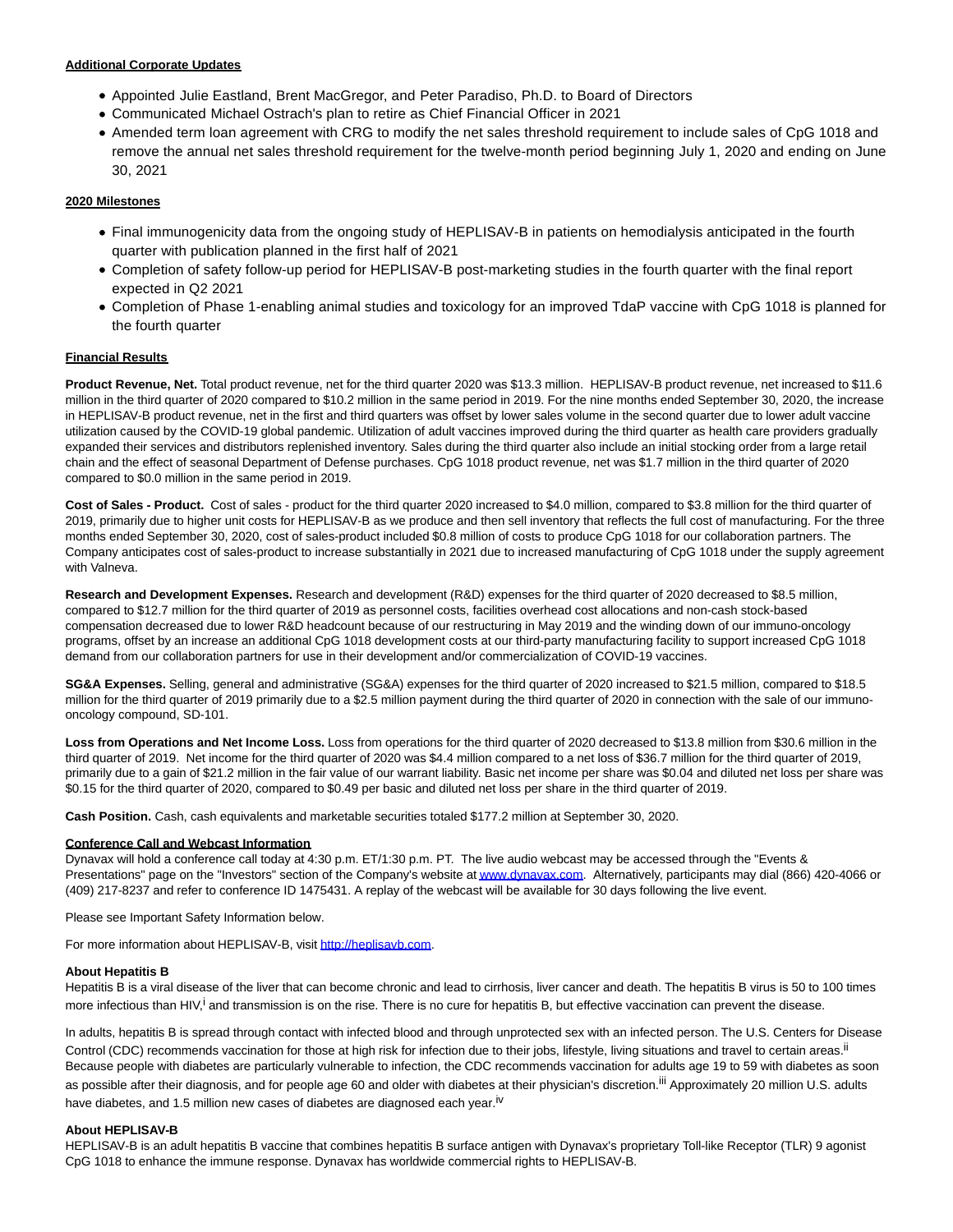#### Indication and Use

HEPLISAV-B is indicated for prevention of infection caused by all known subtypes of hepatitis B virus in adults age 18 years and older.

#### **Important Safety Information (ISI)**

Do not administer HEPLISAV-B to individuals with a history of severe allergic reaction (e.g., anaphylaxis) after a previous dose of any hepatitis B vaccine or to any component of HEPLISAV-B, including yeast. Appropriate medical treatment and supervision must be available to manage possible anaphylactic reactions following administration of HEPLISAV-B. Immunocompromised persons, including individuals receiving immunosuppressant therapy, may have a diminished immune response to HEPLISAV-B. Hepatitis B has a long incubation period. HEPLISAV-B may not prevent hepatitis B infection in individuals who have an unrecognized hepatitis B infection at the time of vaccine administration. The most common patient reported adverse reactions reported within 7 days of vaccination were injection site pain (23% to 39%), fatigue (11% to 17%) and headache (8% to 17%).

For full Prescribing Information for HEPLISAV-B[, click here.](https://c212.net/c/link/?t=0&l=en&o=2972172-1&h=2137936477&u=https%3A%2F%2Fwww.heplisavb.com%2Fimages%2Fpdf%2FHEPLISAV-B-Prescribing-Information.pdf&a=click+here)

#### **About CpG 1018**

CpG 1018 is the adjuvant used in HEPLISAV-B® [Hepatitis B Vaccine (Recombinant), Adjuvanted], an adult hepatitis B vaccine approved by the U.S. Food and Drug Administration (FDA). Dynavax developed CpG 1018 to provide an increased vaccine immune response, which has been demonstrated in HEPLISAV-B. CpG 1018 provides a well- developed technology and a significant safety database, potentially accelerating the development and large-scale manufacturing of a COVID-19 vaccine. Upon completion of on-going scale up activities, the existing equipment capacity for CpG 1018 will be 600 million to 1.2 billion adjuvant doses annually, depending on final dose selected.

#### **About Dynavax**

Dynavax is a commercial stage biopharmaceutical company developing and commercializing novel vaccines. The Company's first commercial product, HEPLISAV-B® [Hepatitis B Vaccine (Recombinant), Adjuvanted], is approved in the U.S. for prevention of infection caused by all known subtypes of hepatitis B virus in adults age 18 years and older. Dynavax is also advancing CpG 1018 as a premier vaccine adjuvant through research collaborations and partnerships. Current collaborations are focused on adjuvanted vaccines for COVID-19, pertussis and universal influenza. For more information, visit [www.dynavax.com a](https://c212.net/c/link/?t=0&l=en&o=2972172-1&h=2447451578&u=http%3A%2F%2Fwww.dynavax.com%2F&a=www.dynavax.com)nd follow the company o[n LinkedIn.](https://c212.net/c/link/?t=0&l=en&o=2972172-1&h=1179748731&u=https%3A%2F%2Fwww.linkedin.com%2Fcompany%2Fdynavax-technologies%2F&a=LinkedIn)

#### **Forward-Looking Statements**

This press release contains "forward-looking" statements, including statements regarding the potential for HEPLISAV-B to become the standard of care adult hepatitis B vaccine in the U.S., establishing CpG 1018 as a leading adjuvant, the development of vaccines containing CpG 1018 and potential future sales of CpG 1018, the timing of completion of pre-clinical and clinical studies and the publication of results, our ability to scale manufacturing capacity, the expected demand for our products developing an improved pertussis vaccine, a vaccine for COVID-19, and a universal flu vaccine, entering into strategic relationships and expected results of such relationships, and sales potential under certain agreements. Actual results may differ materially from those set forth in this press release due to the risks and uncertainties inherent in our business, including, the risk that HEPLISAV-B may not become the standard of care adult hepatitis B vaccine in the U.S., risks related to whether and when prescribers and other key decision-makers at potential purchasing entities will make the decision to switch to HEPLISAV-B, and the timing and quantity of actual purchases, risks related to the timing of completion and results of current clinical studies of HEPLISAV-B, risks related to the development and pre-clinical and clinical testing of vaccines containing CpG 1018, and whether use of CpG 1018 will prove to be beneficial in these vaccines, risks related to whether, when and the quantity of CpG 1018 actually purchased by vaccine companies, and risks related to the use of contract manufacturers to supply CpG 1018 and financial commitments made to them, as well as other risks detailed in the "Risk Factors" section of our Annual Report on Form 10-K for the fiscal year ended December 31, 2019, as well as discussions of potential risks, uncertainties and other important factors in our other filings with the U.S. Securities and Exchange Commission. We undertake no obligation to revise or update information herein to reflect events or circumstances in the future, even if new information becomes available. Information on Dynavax's website at [www.dynavax.com i](https://c212.net/c/link/?t=0&l=en&o=2972172-1&h=2447451578&u=http%3A%2F%2Fwww.dynavax.com%2F&a=www.dynavax.com)s not incorporated by reference in our current periodic reports with the SEC.

#### **Contacts:**

Nicole Arndt, Senior Manager, Investor Relations [narndt@dynavax.com](mailto:narndt@dynavax.com) 510-665-7264

Derek Cole, President Investor Relations Advisory Solutions [derek.cole@IRadvisory.com](mailto:derek.cole@IRadvisory.com)

<sup>i</sup> CDC. https://www.cdc.gov/hepatitis/hbv/bfaq.htm.

ii CDC. [https://www.cdc.gov/hepatitis/hbv/hbvfaq.htm.](https://c212.net/c/link/?t=0&l=en&o=2972172-1&h=3500565664&u=https%3A%2F%2Fwww.cdc.gov%2Fhepatitis%2Fhbv%2Fhbvfaq.htm&a=https%3A%2F%2Fwww.cdc.gov%2Fhepatitis%2Fhbv%2Fhbvfaq.htm)

iii CDC[. https://www.cdc.gov/diabetes/pubs/pdf/hepb\\_vaccination.pdf.](https://c212.net/c/link/?t=0&l=en&o=2972172-1&h=1414101726&u=https%3A%2F%2Fwww.cdc.gov%2Fdiabetes%2Fpubs%2Fpdf%2Fhepb_vaccination.pdf&a=https%3A%2F%2Fwww.cdc.gov%2Fdiabetes%2Fpubs%2Fpdf%2Fhepb_vaccination.pdf)

iv CDC. [https://www.cdc.gov/diabetes/pdfs/data/statistics/national-diabetes-statistics-r](https://c212.net/c/link/?t=0&l=en&o=2972172-1&h=2058645227&u=https%3A%2F%2Fwww.cdc.gov%2Fdiabetes%2Fpdfs%2Fdata%2Fstatistics%2Fnational-diabetes-statistics-r&a=https%3A%2F%2Fwww.cdc.gov%2Fdiabetes%2Fpdfs%2Fdata%2Fstatistics%2Fnational-diabetes-statistics-r)

\_\_\_\_\_\_\_\_\_\_\_\_\_\_\_\_\_\_\_\_\_\_\_\_\_\_\_\_\_\_\_\_\_\_\_\_\_\_\_\_\_\_\_\_\_\_\_\_\_\_\_\_\_\_\_\_\_\_\_\_\_\_\_\_\_\_\_\_\_\_\_\_\_\_\_\_\_\_\_\_\_\_\_\_\_

#### **DYNAVAX TECHNOLOGIES CORPORATION CONDENSED CONSOLIDATED STATEMENTS OF OPERATIONS (In thousands, except per share amounts) (Unaudited)**

|                       |        | <b>Three Months Ended</b><br>September 30, |        | <b>Nine Months Ended</b><br>September 30, |  |  |
|-----------------------|--------|--------------------------------------------|--------|-------------------------------------------|--|--|
|                       |        |                                            |        |                                           |  |  |
|                       | 2020   | 2019                                       | 2020   | 2019                                      |  |  |
| Revenues:             |        |                                            |        |                                           |  |  |
| Product revenues, net | 13.276 | 10.158                                     | 26.195 | 24.086                                    |  |  |
| Other revenue         | 138    | 417                                        | 806    | 563                                       |  |  |
| Total revenues        | 13.414 | 10,575                                     | 27,001 | 24,649                                    |  |  |